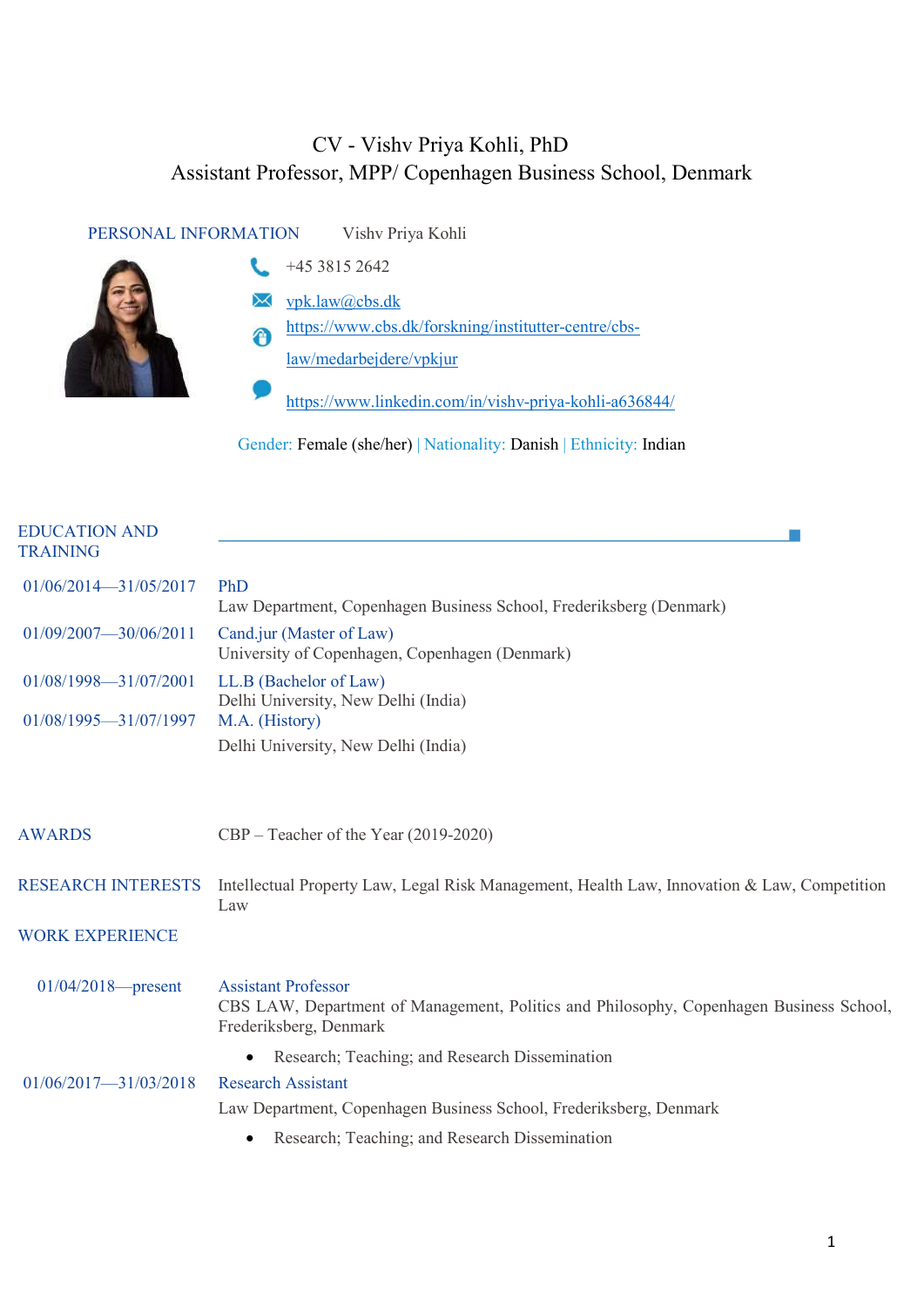| $01/06/2014 - 31/05/2017$ | <b>PhD Fellow</b>                                                                            |
|---------------------------|----------------------------------------------------------------------------------------------|
|                           | Law Department, Copenhagen Business School, Frederiksberg, Denmark                           |
|                           | Wrote thesis on falsified and counterfeit medicines in the EU in the area of IP law<br>٠     |
| $11/01/2013 - 31/05/2014$ | <b>Legal Consultant</b>                                                                      |
|                           | Novum                                                                                        |
| $01/09/2011 - 31/12/2012$ | <b>Section Officer</b>                                                                       |
|                           | Ministry of Business and Growth                                                              |
| $01/07/2008 - 31/07/2008$ | <b>Student Lawyer</b>                                                                        |
|                           | Jobcenter, Copenhagen Municipality, Copenhagen (Denmark)                                     |
| 01/03/2007-31/07/2009     | <b>Freelance Online Reviewer</b>                                                             |
|                           | Weities Inc, U.S.A., California (United States)                                              |
| 01/03/2006-31/07/2007     | <b>Educational Consultant</b>                                                                |
|                           | Uniabroad.org, U.K.                                                                          |
| 10/03/2003-16/12/2005     | Teacher & Program Coordinator                                                                |
|                           | Joint Venture (Victoria University, Australia + Liaoning University, China, Shenyang (China) |
| 28/03/2001-31/10/2001     | Attorney-At-Law (Intellectual Property Law)                                                  |
|                           | Remfry & Sagar, New Delhi (India)                                                            |

#### SELECTED RESEARCH PUBLICATIONS

Kohli, Vishv Priya. *Counterfeit and Falsified Medicines in the EU: A Legal Perspective*. Edward Elgar Publishing, 2021.

Kohli, Vishv Priya, and Stina Teilmann-Lock. "My plate, not thine—copyright infringement of Würtz utensils." *Journal of Intellectual Property Law and Practice* 16.12 (2021): 1301- 1303.

Kohli, Vishv Priya*.* "Clip, cut and score? Maritime and Commercial Court of Denmark rules in landmark case concerning copyright infringement and artists' rights." *Journal of Intellectual Property Law & Practice 15.10 (2020): 776-777*

Kohli, Vishv Priya. "Square Pegs in Triangular Spaces: Right to be Forgotten." *European Intellectual Property Review* 42.2 (2020): 75-77.

Kohli, Vishv Priya. "Big Data in Health Services-Legal Perspectives: Legal Protection of Information and the Boundary Between Identifiable and Anonymized Information." *Kunstig intelligens og big data i helsesektoren: Rettslige Perspektiver*. Gyldendal Norsk Forlag, 2020. 254-274

Kohli, Vishv Priya, and Stina Teilmann-Lock. "Black is back: Maritime and Commercial Court of Denmark rules in landmark copyright case." *Journal of Intellectual Property Law & Practice* 14.11 (2019): 829-830

**College**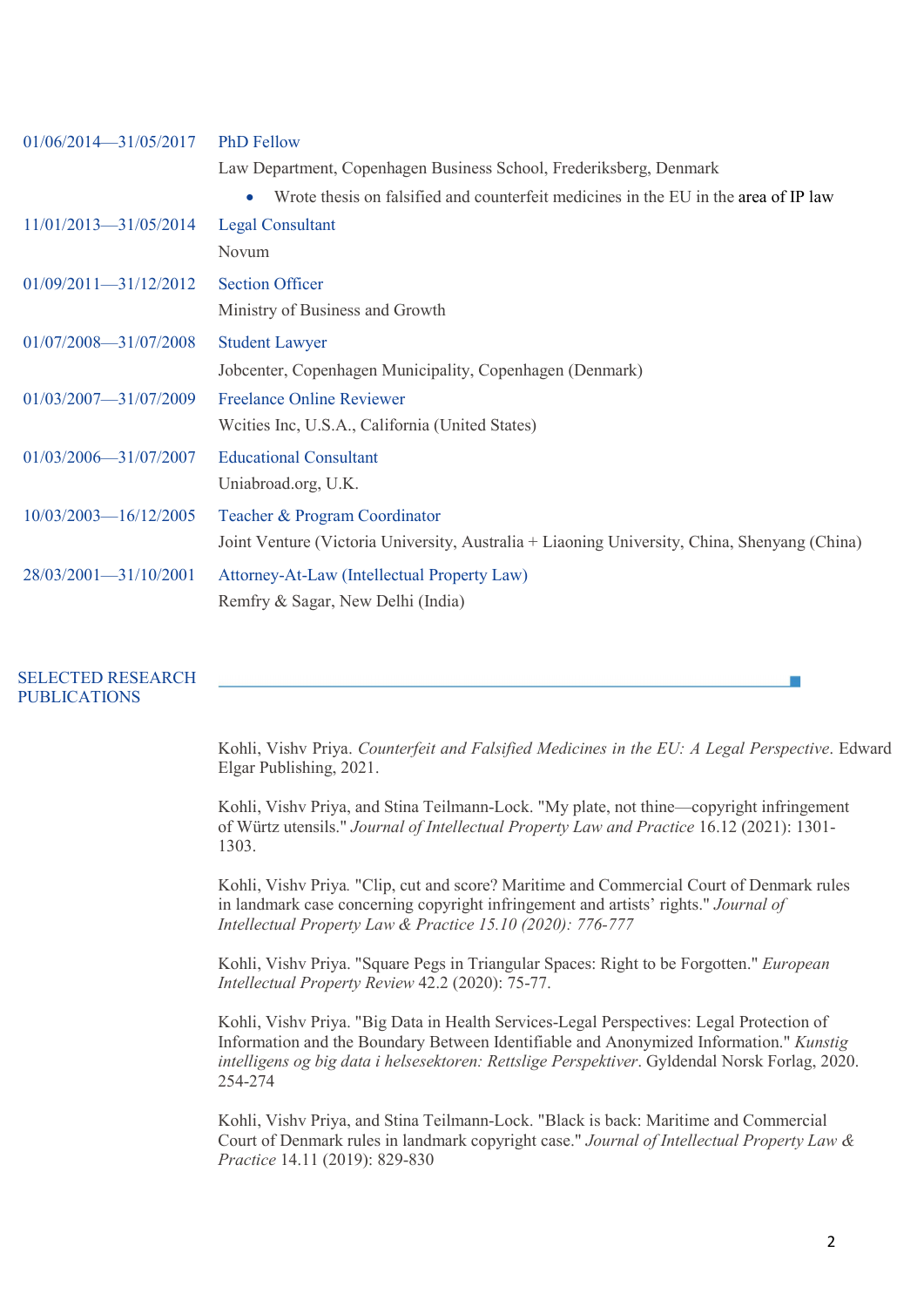Kohli, Vishv Priya. Combatting Falsification and Counterfeiting of Medicinal Products in the European Union: A Legal Analysis. Frederiksberg: Copenhagen Business School, 2018. (Ph.D. thesis)

Kohli, Vishv Priya, and Peter Arnt Nielsen. *Erhvervsretlige emner 1917-2017*. Djøf Forlag, 2017.

Kohli, Vishv Priya. "New EU Logo for Online Pharmacies: Is it geared to serve its Purpose?." *Erhvervsretlige emner*: Juridisk Institut CBS. Djøf Forlag, 2015. 101-114.

Kohli, Vishv Priya, Marie-Louise Holle and Kim Østergaard, Kapitel 24, Udveksling af data med udenlandske aktører, *Persondata og forskning*, DJØF Forlag, 2022

Marie-Louise Holle, Vishv Priya Kohli and Kim Østergaard, Kapitel 32, Bøder og Erstatningsansvar, *Persondata og forskning*, DJØF Forlag, 2022

#### RECENT RESEARCH DISSEMINATION

2021: Conference on Protection of IP: The fight against counterfeiting at CBS, Denmark. (Conceived and organized independently)

2021: Presentation on 'Counterfeiting & Pharmaceuticals' as legal expert, at the Swedish Anti-Counterfeiting Group on Counterfeits & Pharmaceuticals, Sweden.

2021: Panelist for 'State Surveillance and The Rule of Law' and presented a paper entitled, 'Who is monitoring the monitors?' at Information Law and Policy Centre's 6<sup>th</sup> Annual Conference hosted by Institute of Advanced Legal Studies on 'Data in a Pandemic: Rights and Responsibilities', UK.

2021: Presented on transfer of data to third countries at Researchers' conference on GDPR at SDU, Denmark *(in Danish*)

2020: Presentation at the  $12<sup>th</sup>$  Anniversary Conference at EIPTN (European Intellectual Property Teachers Network) on 'Legal issues in IP teaching' (online)

2020: International Conference on IP & Competition Law in the Age of Platforms and New Technology, held at Vellore Institute of Technology, Chennai, India.

2019: 'The key challenges confronting the EU in combatting counterfeiting and falsification of medicines' at 26th HMA Working Group of Enforcement Officers (WGEO) Meeting during the Finnish EU Presidency held from 11-13 November 2019, at Helsinki, Finland.

2019: Panelist at 4th IP and Competition Forum - 'Globalisation and FRAND - coming to grips with the interplay of IP & Competition Law' University of Oxford, U.K.

# RESEARCH **PROJECTS**

Current: 2018-2022: JURFAST (A project on use of health data by researchers – a cross-disciplinary study)

Current: 2020-2022: ARTECHLAW (Studies in intersection of IP law, art and technology) Concluded: 2017-2020: Artificial Intelligence in the Health Sector *Kunstig Intelligens i Helsesektoren*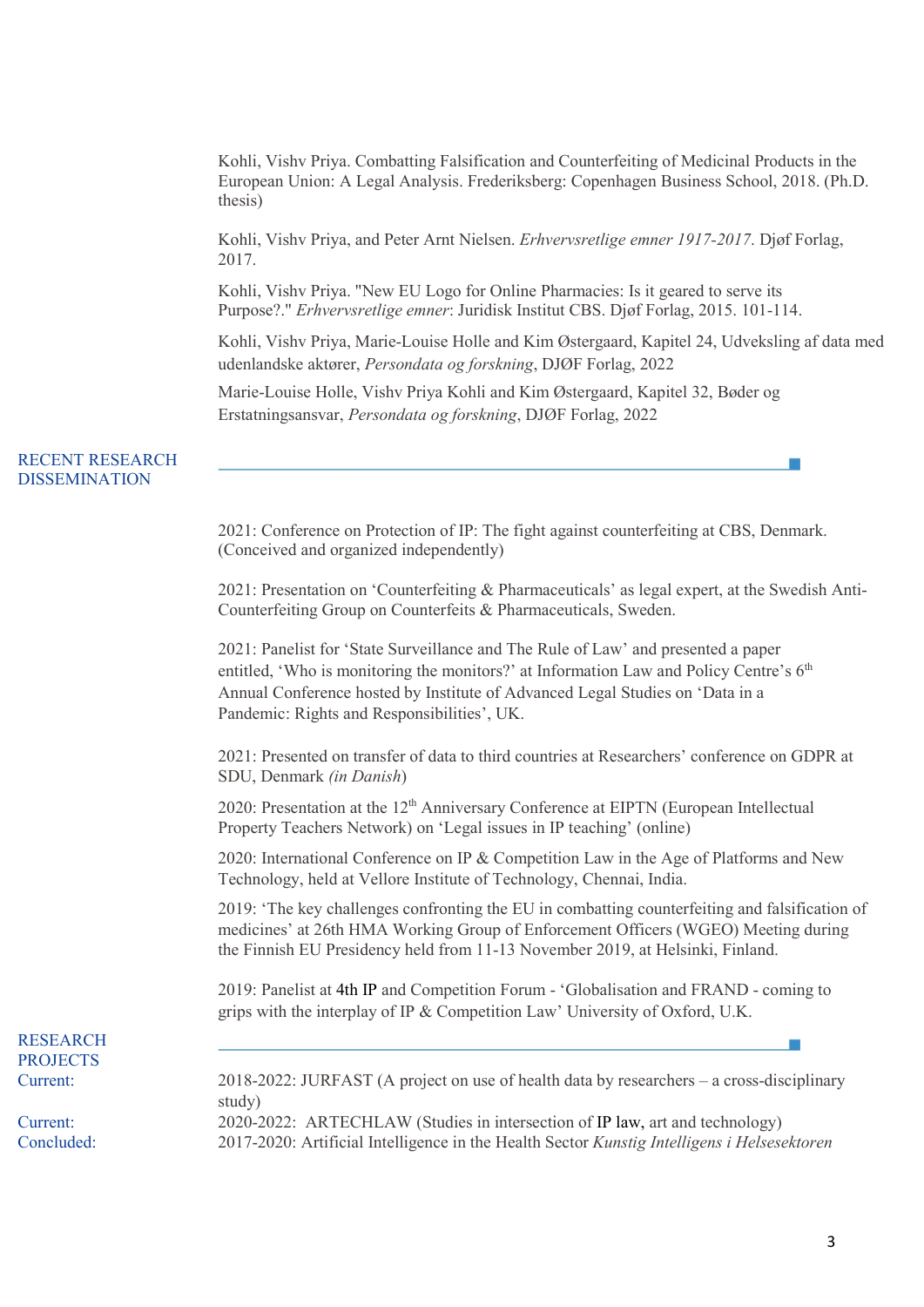### TEACHING

| Course responsibility:<br>2014-2021 | Between 2014 and 2021, I have been course responsible for Legal Risk Management and<br>Intellectual Property Law; Konkurrenceret (Competition Law); Immaterialret (Intellectual<br>Property Law); and Markedsret (Marketing Law)(co-course responsible). |                     |
|-------------------------------------|----------------------------------------------------------------------------------------------------------------------------------------------------------------------------------------------------------------------------------------------------------|---------------------|
| 2022                                | 2022: I am course responsible for Legal Risk Management and Intellectual Property Law, and<br>Legal Risk Analysis Project-Oriented Internship (being introduced in Autumn 2022) and co-<br>course responsible for Markedsret (Marketing Law)             |                     |
| Subjects taught:                    | (Taught in Danish)                                                                                                                                                                                                                                       | (Taught in English) |

| (Taught in Danish)       | (Taught in English)         |
|--------------------------|-----------------------------|
| Markedsføringsret        | International Intellectual  |
|                          | Property, Competition and   |
|                          | Innovation – the Strategic  |
|                          | Use of IPR                  |
| Ulovlig og lovlig        | Legal Risk Management       |
| Markedsføring            | and Intellectual Property   |
|                          | Law                         |
| Videregående             | <b>EU</b> Internet Law      |
| Markedsførinh            |                             |
| Immaterialret            | Legal Risk Analysis         |
|                          | Project-Oriented Internship |
|                          | 2022-2023 (KAN-             |
|                          | <b>CSCBV2002U)</b>          |
|                          | forthcoming                 |
| E-handelsret             |                             |
| Strategisk Anvendelse af |                             |
| Sundhedsdata             |                             |

| <b>ACADEMIC</b><br><b>CITIZENSHIP</b>                      | Member of CBS Diversity and Difference Platform, Copenhagen Business School.<br>Member of CBS Digital Transformations Research Platform, Copenhagen Business<br>School.<br>Representative of all Assistant Professors at MPP<br>Member of the Department Forum<br>Member of the MPPToo Task force at the Department<br>Founder and editor of the LAW group Newsletter, 'CBS LAW this month' |
|------------------------------------------------------------|---------------------------------------------------------------------------------------------------------------------------------------------------------------------------------------------------------------------------------------------------------------------------------------------------------------------------------------------------------------------------------------------|
| <b>EDITORIAL</b><br><b>ADVISORY BOARD</b>                  | I am on the editorial advisory board of the International Journal of Law and Social<br>Sciences.                                                                                                                                                                                                                                                                                            |
| <b>MEMBERSHIP OF</b><br><b>RESEARCH</b><br><b>NETWORKS</b> | PETRA - An interdisciplinary expert community exploring how international trade can improve<br>human health and prevent disease (https://petranetwork.org).                                                                                                                                                                                                                                 |
| & AFFILIATIONS                                             | NORDIC PERMED LAW $-$ A Nordic network working with laws and legislations for modern<br>medicine (https://www.nordicpermedlaw.org).                                                                                                                                                                                                                                                         |

F

 $\overline{\phantom{a}}$